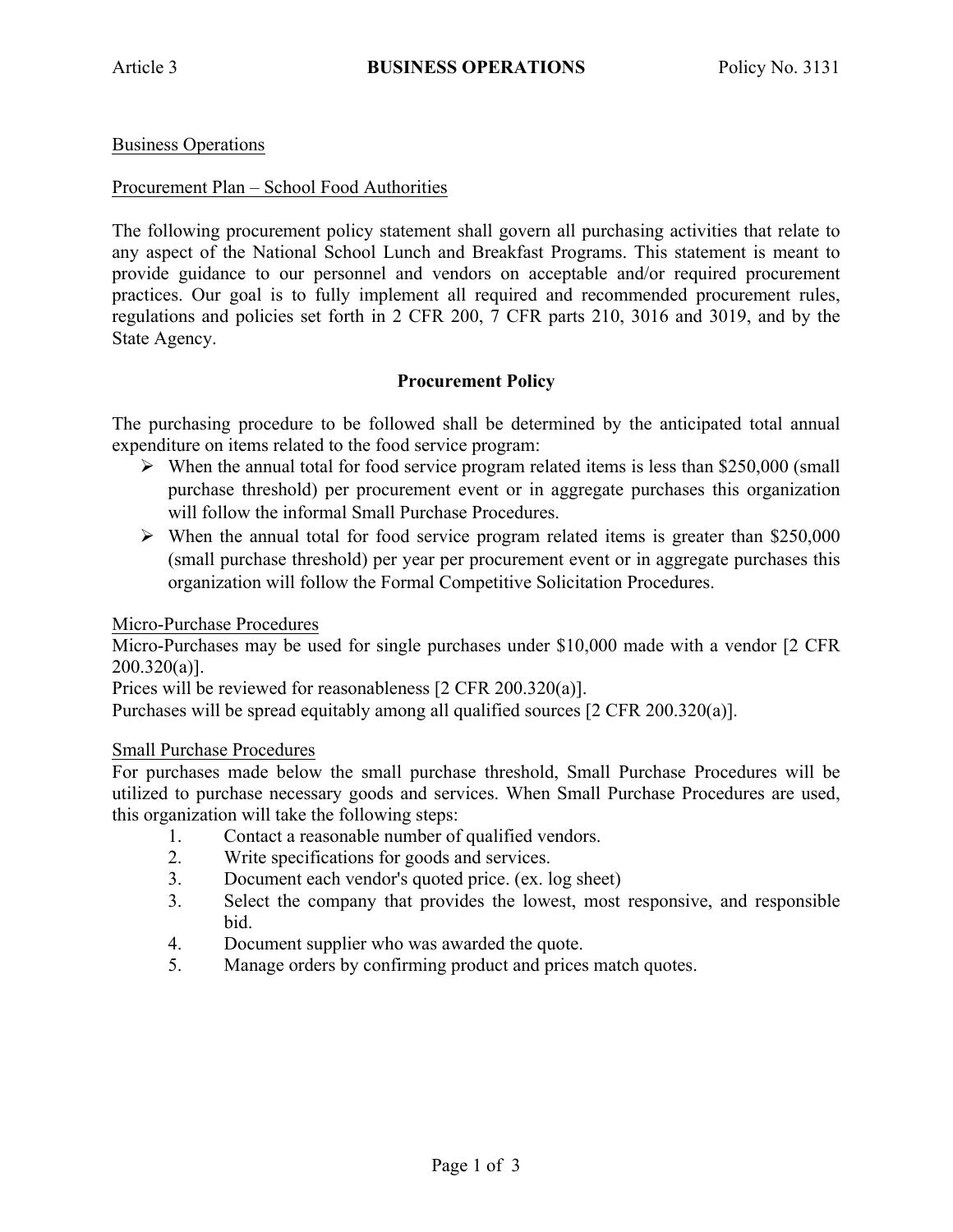Formal Competitive Solicitation Procedures

For purchases made in excess of the small purchase threshold, a Formal Competitive Solicitation will be conducted. When Formal Competitive Solicitation Procedures are used, this organization will take the following steps:

1. Prepare an Invitation for Bid ("IFB") or Request for Proposal ("RFP") document specifically addressing the items to be procured

- a. Include detailed specifications
- b. Ensure price will be most heavily weighted
- 2. Publicly announce and advertise the bid/proposal at least 21 calendar days prior to bid opening
	- a. Announcements will include the date, time and location in which bids will be opened
- 3. Determine the most responsive and responsible bid/proposal by using the selection criteria set forth in the bid/proposal document
	- a. Responsible bidders will be those whose bid/proposal conform to all of the terms, conditions and requirements of the IFB/RFP
	- b. Responsible bidders will be those who are capable of performing successfully under the terms and conditions of the contract.
- 4. Award the contract
	- a. To the most responsive and responsible bidder based on the criteria set forth in the IFB/RFP
	- b. At least two weeks before program operations begin
	- c. If a protest is received, it must be handled in accordance with 7 CFR 210.21
- 5. Retain all records pertaining to the formal competitive bid process for a period of five years plus the current year

(Note: If the small purchase threshold established in the sponsor's procurement policy statement is less than \$150,000, the smaller bid threshold will govern.)

Procurement Summary

This organization incorporates the following elements into the Procurement Policy Statement, as required by 2 CFR 200 and 7 CFR parts 210, 3016 and 3019.

- A. Competition: We shall demonstrate our goods and services are procured in an openly competitive manner. Competition will not be unreasonably restricted. [7 CFR 210.21(c)(1)] [2 CFR Part 200.319(a)(l-7]
- B. Comparability: We recognize for true competition to take place, we must maintain reasonable product specifications to adequately describe the products to be purchased and the volume of planned purchases based upon pre-planned menu cycles. [2 CFR 200.319(a)(6)]
- C. Documentation: We shall maintain for the current year and the preceding three years all significant materials that will serve to document our policies and procedures. [2 CFR 200.318(i)]